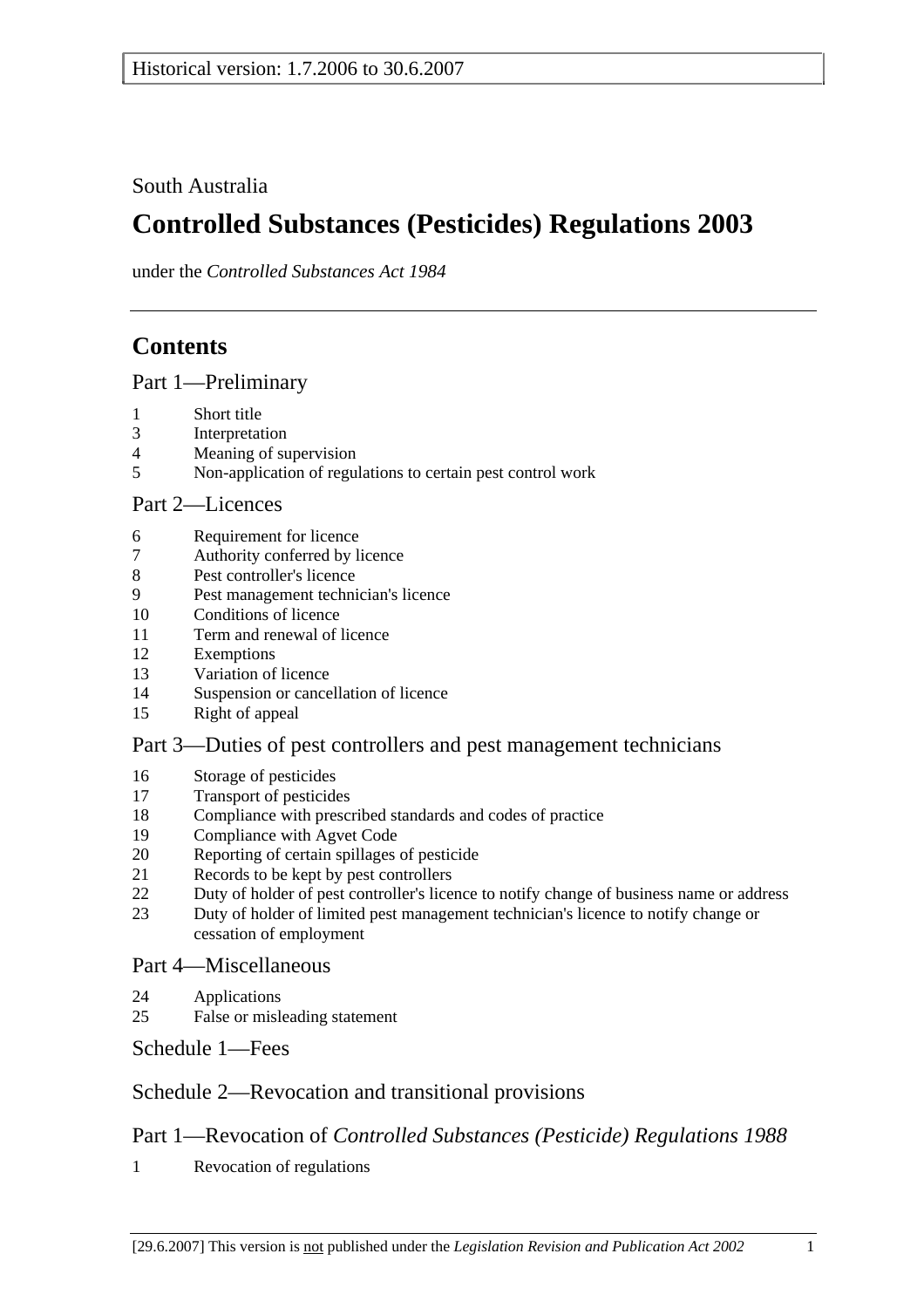#### Part 2—Transitional provisions

- 2 Interpretation
- 3 Continuation of licences
- 4 Continuation of exemptions

Legislative history

## **Part 1—Preliminary**

#### **1—Short title**

These regulations may be cited as the *Controlled Substances (Pesticides) Regulations 2003*.

#### **3—Interpretation**

In these regulations, unless the contrary intention appears—

*Act* means the *Controlled Substances Act 1984*;

*Agvet Code* means the *Agvet Code of South Australia* (see section 5 of the *Agricultural and Veterinary Chemicals (South Australia) Act 1994*);

*approved label* has the meaning given by the Agvet Code;

*director*, in relation to a body corporate, has the same meaning as in the *Corporations Act 2001* of the Commonwealth;

*disposal*, in relation to pesticide, means—

- (a) disposal of unused pesticide; or
- (b) disposal of a container that has been used to hold pesticide;

*employ* includes engage under a contract for services;

*licensing authority* means the person or body designated from time to time by the Minister by instrument in writing as the licensing authority for the purposes of these regulations;

*Part 7 permit* means a permit under Part 7 of the Agvet Code;

*pest* has the meaning given by the Agvet Code;

*pest control business* means a business in which pest control work is performed for another for fee or reward;

*pest controller* means a person who carries on a pest control business;

*pest control work* means using a pesticide to—

- (a) kill, stupefy or repel a pest; or
- (b) inhibit the feeding of a pest; or
- (c) modify the physiology of a pest to alter its natural development or reproductive capacity,

and includes measuring, mixing, weighing or otherwise preparing a pesticide for such use;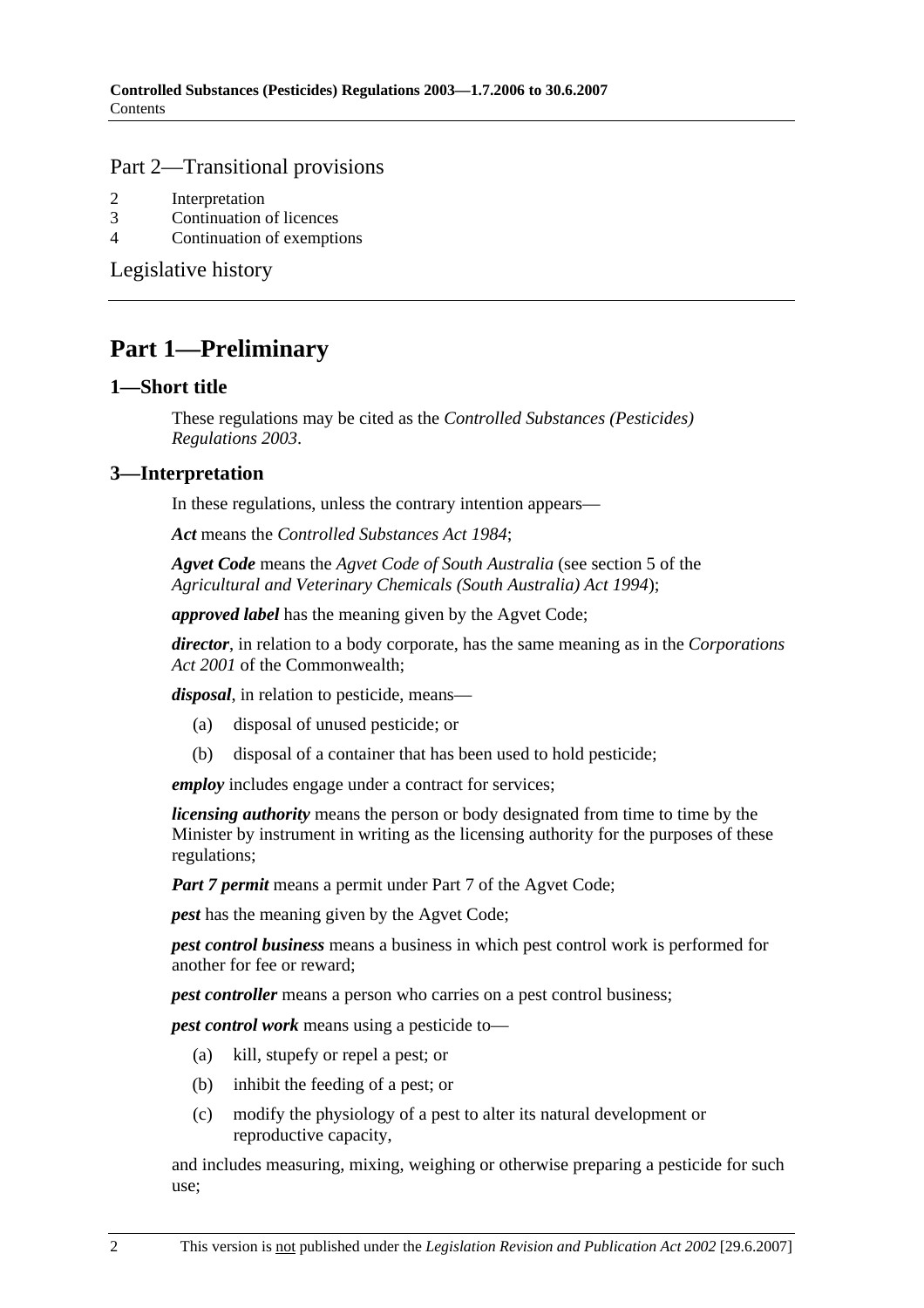*pesticide* means a substance or preparation that—

- (a) contains any proportion of a poison listed in schedule 5, schedule 6 or schedule 7 of the *Standard for the Uniform Scheduling of Drugs and Poisons* published by the National Drugs and Poisons Schedule Committee, as modified by and incorporated into the *Controlled Substances (Poisons) Regulations 1996*; and
- (b) is authorised under the Agvet Code for use for pest control work;

*pest management technician* means a person who personally performs pest control work in the course of a pest control business;

*pest management technician's licence* means a full pest management technician's licence or a limited pest management technician's licence.

#### **4—Meaning of supervision**

- (1) For the purposes of these regulations, pest control work is performed by a person under the supervision of another (the *supervisor*) if and only if—
	- (a) the pest control work is of a kind that the supervisor is licensed to perform; and
	- (b) the pesticides used in the pest control work are of a kind that the supervisor is licensed to use; and
	- (c) subject to subregulation (2), the supervisor is present within sight and sound of the person while the person is performing the work and is available—
		- (i) to advise or assist the person in the performance of the work; or
		- (ii) to intervene in the performance of the work,
		- as may be necessary in the circumstances of the case.
- (2) If, on application made by a pest controller who employs a person to perform pest control work under the supervision of another, the licensing authority determines that the competence of the person to perform pest control work is such that the level of supervision required by subregulation  $(1)(c)$  is unnecessary, that subregulation does not apply but instead the supervisor must be contactable in a manner approved by the licensing authority to provide advice or instruction to the person performing the pest control work, if necessary, while the person is performing the work.

#### **5—Non-application of regulations to certain pest control work**

These regulations do not apply in relation to pest control work consisting only of—

- (a) the application of glyphosate by means of—
	- (i) hand-held equipment with a tank having a maximum capacity of 15 litres or less; or
	- (ii) a brush or similar implement; or
- (b) measuring, mixing, weighing or otherwise preparing glyphosate for application by such means.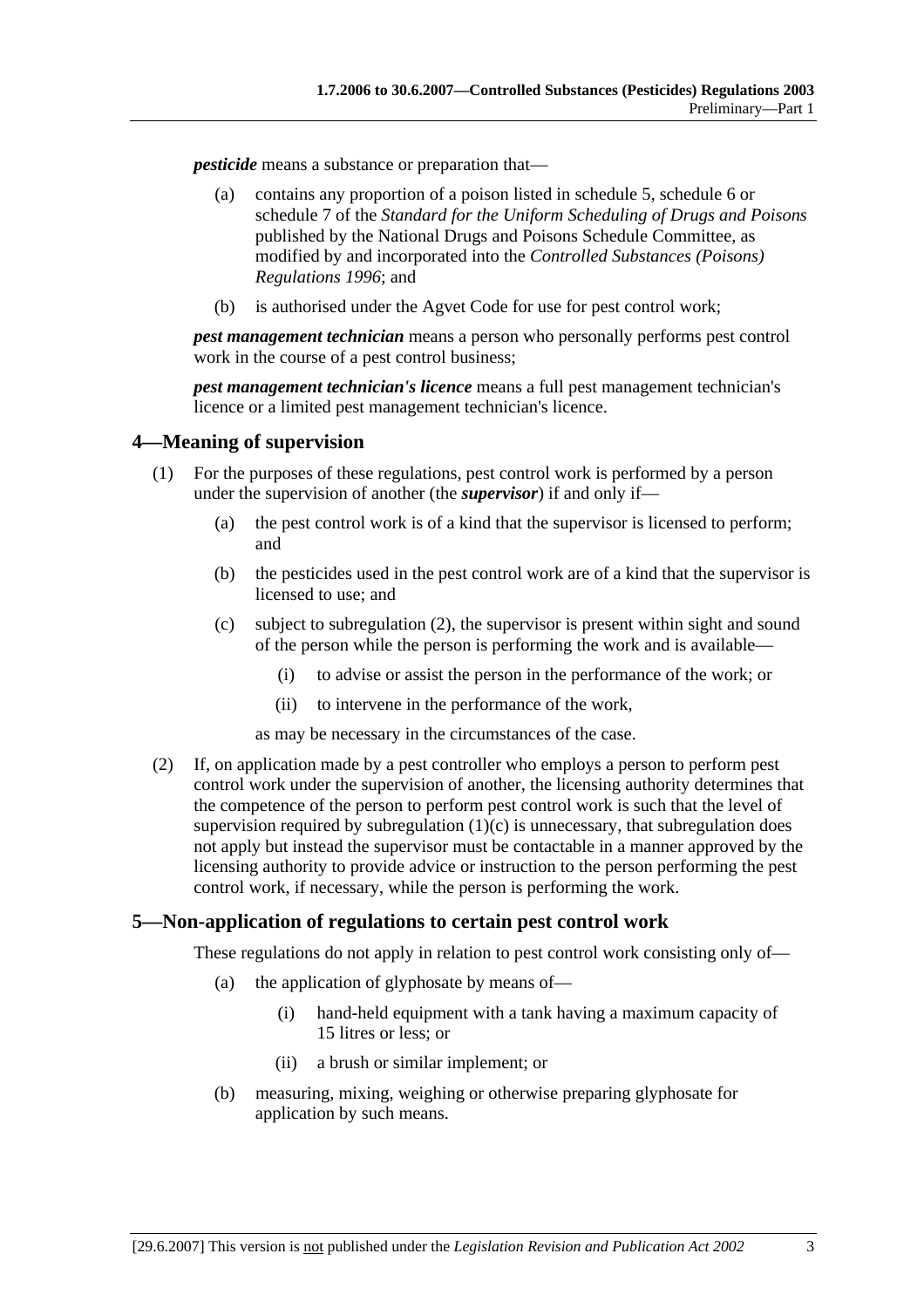## **Part 2—Licences**

### **6—Requirement for licence**

- (1) A person must not carry on a pest control business except as authorised by—
	- (a) a pest controller's licence under these regulations; or
	- (b) a commercial operator's licence issued under the *Agricultural and Veterinary Chemicals (Control of Use) Act 1995* of Tasmania as amended from time to time, or under an Act substituted for that Act; or
	- (c) registration as a commercial pesticide firm under the *Health Act 1911* of Western Australia as amended from time to time, or under an Act substituted for that Act.

Maximum penalty: \$5 000.

Expiation fee: \$315.

 (2) A person must not perform pest control work in the course of a pest control business except as authorised by a pest management technician's licence under these regulations.

Maximum penalty: \$5 000.

Expiation fee: \$315.

 (3) A person who carries on a pest control business must ensure that no person performs pest control work in the course of that business except as authorised by a pest management technician's licence under these regulations.

Maximum penalty: \$5 000.

Expiation fee: \$315.

## **7—Authority conferred by licence**

Subject to these regulations—

- (a) a pest controller's licence authorises the holder of the licence to carry on a pest control business in which pest control work of a kind specified in the licence using pesticides of a kind specified in the licence may be performed by the holder of a pest management technician's licence authorising pest control work of that kind by the use of pesticides of that kind;
- (b) a full pest management technicians's licence authorises the holder of the licence to perform pest control work of a kind specified in the licence using pesticides of a kind specified in the licence;
- (c) a limited pest management technician's licence authorises the holder of the licence to perform pest control work of a kind specified in the licence using pesticides of a kind specified in the licence under the supervision of the holder of a full pest management technician's licence.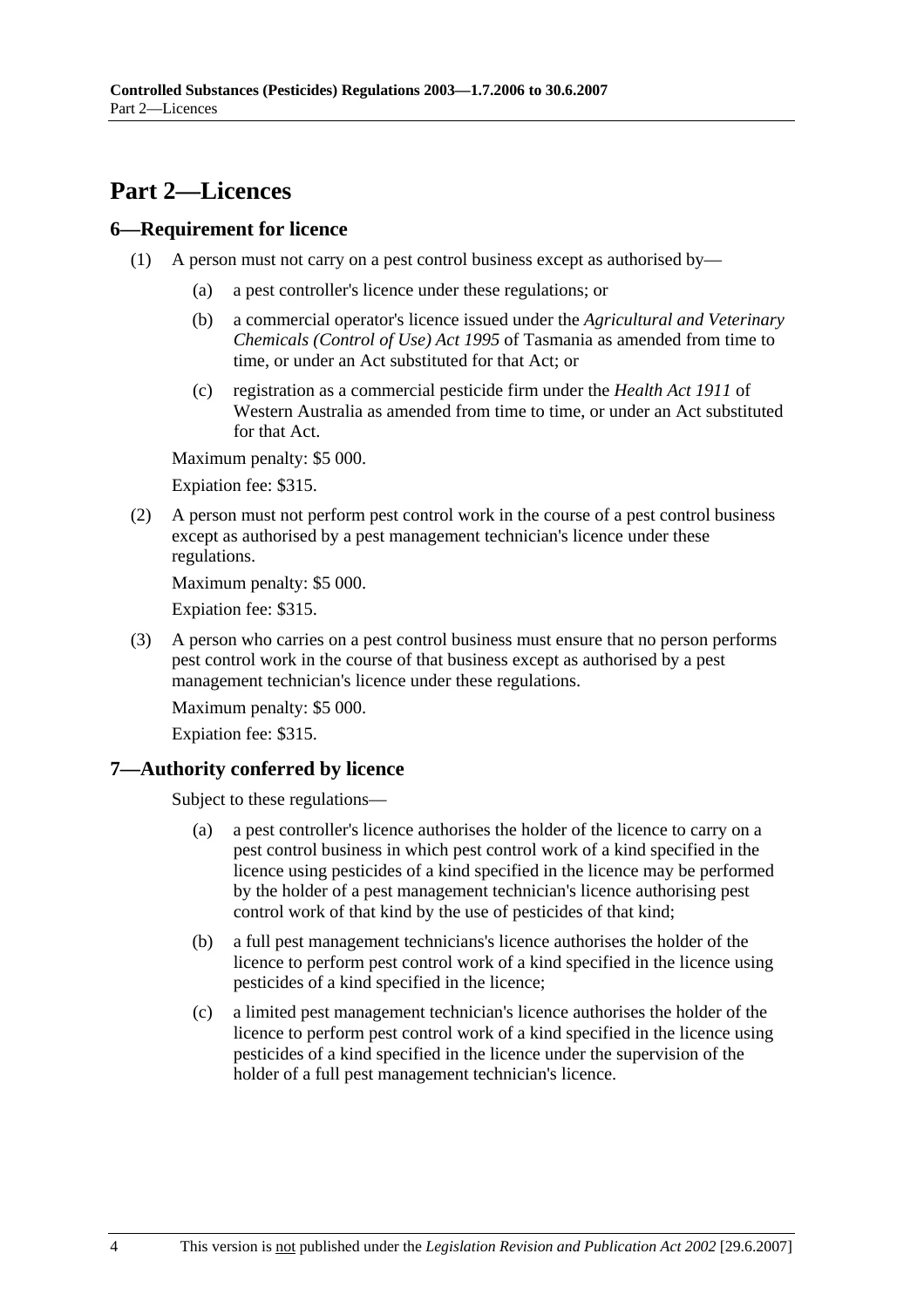#### **8—Pest controller's licence**

- (1) The licensing authority may grant an application for a pest controller's licence if satisfied—
	- (a) that the applicant—
		- (i) holds a full pest management technician's licence; or
		- (ii) employs a person who holds such a licence,

authorising the holder to perform pest control work of the kind, by the use of pesticides of the kind, for which the pest controller's licence is sought; and

- (b) that the applicant, or a person employed by the applicant, has an adequate knowledge of the requirements of these regulations and of the practices that should be followed in the conduct of a pest control business; and
- (c) that the applicant has appropriate equipment to perform pest control work of the kind for which the pest controller's licence is sought; and
- $(d)$  that—
	- (i) in the case of an application by a natural person—the applicant is otherwise a fit and proper person to hold a pest controller's licence; or
	- (ii) in the case of an application by a body corporate—each director of the body corporate is a fit and proper person to be the director of a body corporate that holds a pest controller's licence.
- (2) A pest controller's licence is subject to the following conditions:
	- (a) a condition that the holder of the licence will maintain any premises and equipment used for the purposes of the holder's pest control business in a clean, efficient and safe working condition;
	- (b) a condition that the holder of the licence will ensure that any pesticide, while handled or used in the course of the holder's pest control business, is under the direct control of the holder of a pest management technician's licence;
	- (c) a condition that the holder of the licence will ensure that any unused pesticide or any container used to hold a pesticide in the course of the pest controller's business is disposed of in a manner not likely to endanger the health of any person.

#### **9—Pest management technician's licence**

- (1) The licensing authority may grant an application for a full pest management technician's licence if satisfied that the applicant—
	- (a) has qualifications that the licensing authority considers appropriate having regard to the kind of pest control work for which the licence is sought; and
	- (b) is medically fit to perform pest control work of the kind for which the licence is sought; and
	- (c) is otherwise a fit and proper person to hold a pest management technician's licence.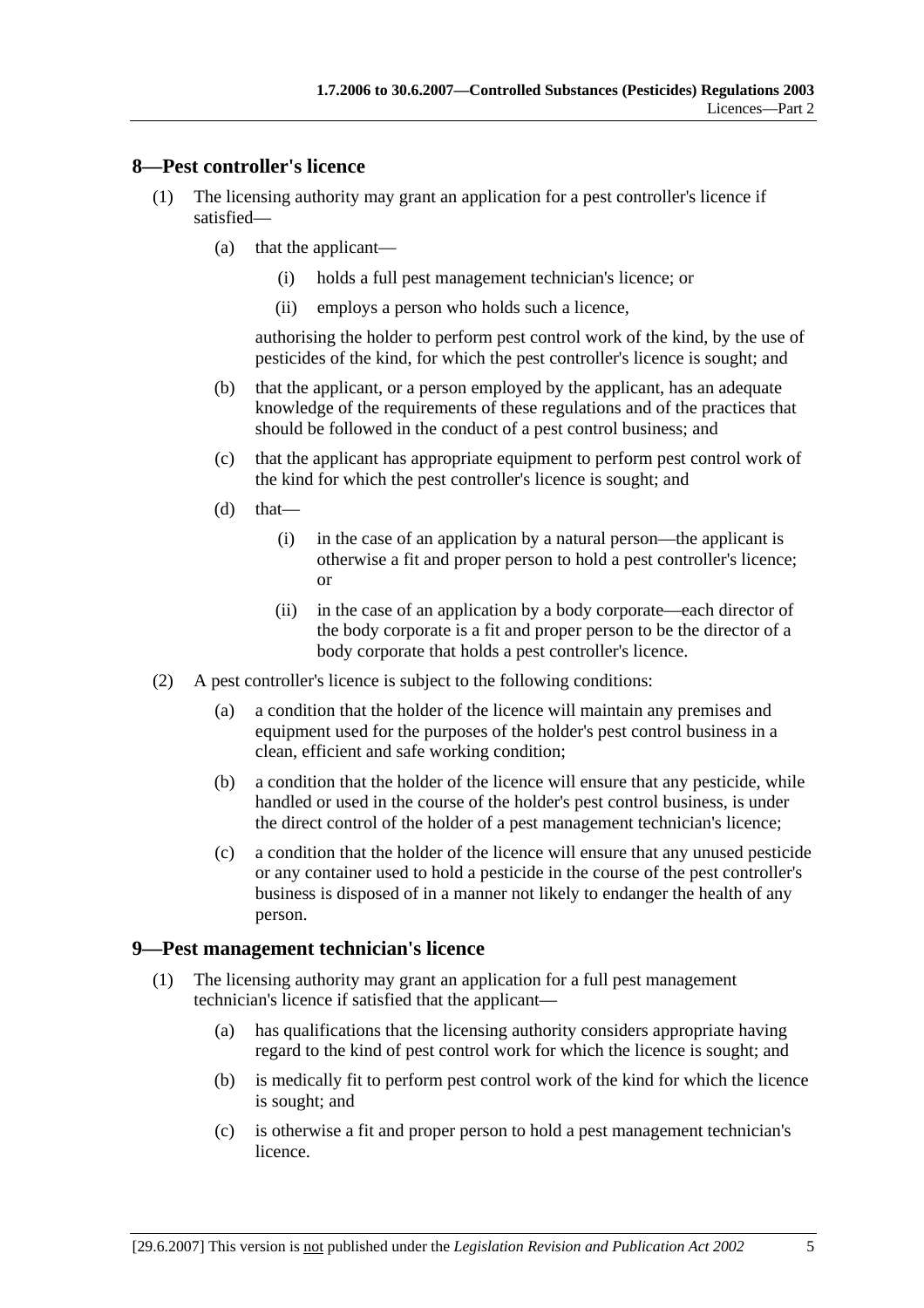- (2) A person who does not have the qualifications required for the grant of a full pest management technician's licence may apply to the licensing authority for a limited pest management technician's licence.
- (3) The licensing authority may grant an application for a limited pest management technician's licence if—
	- (a) the applicant gives to the licensing authority an undertaking that the applicant will, as soon as practicable after the grant of the licence, commence an appropriate course of instruction or training approved by the licensing authority to obtain the qualifications required for the grant of a full pest management technician's licence; and
	- (b) the licensing authority is satisfied that the applicant—
		- (i) is employed by a pest controller to perform pest control work under the supervision of the holder of a full pest management technician's licence; and
		- (ii) is medically fit to perform pest control work of the kind for which the licence is sought; and
		- (iii) is otherwise a fit and proper person to be licensed as a pest management technician.
- (4) A full pest management technician's licence or limited pest management technician's licence is subject to the following conditions:
	- (a) a condition that the holder of the licence will, while using pesticides, wear protective clothing sufficient to prevent contamination of the holder;
	- (b) a condition that the holder of the licence will keep suitable first aid materials available where pesticides are being used by the holder;
	- (c) a condition that the holder of the licence will not handle or use pesticides in a manner dangerous to the health of any person;
	- (d) a condition that the holder of the licence will dispose of any unused pesticide or any container used to hold a pesticide in a manner not likely to endanger the health of any person;
	- (e) a condition that the holder of the licence will, if a spillage of pesticides occurs, clean and decontaminate the area in which the spillage occurred in a manner approved by the licensing authority;
	- (f) a condition that the holder of the licence will submit to such medical examinations as the licensing authority considers necessary to monitor exposure of the holder to pesticides;
	- (g) a condition that the holder of the licence will submit to such assessments as the licensing authority considers necessary to ensure that the holder maintains an adequate knowledge of pest control work and pesticides of the kind authorised by the licence.
- (5) A limited pest management technician's licence is subject to a condition that the holder of the licence will not make recommendations or give advice to any person concerning the use of pesticides.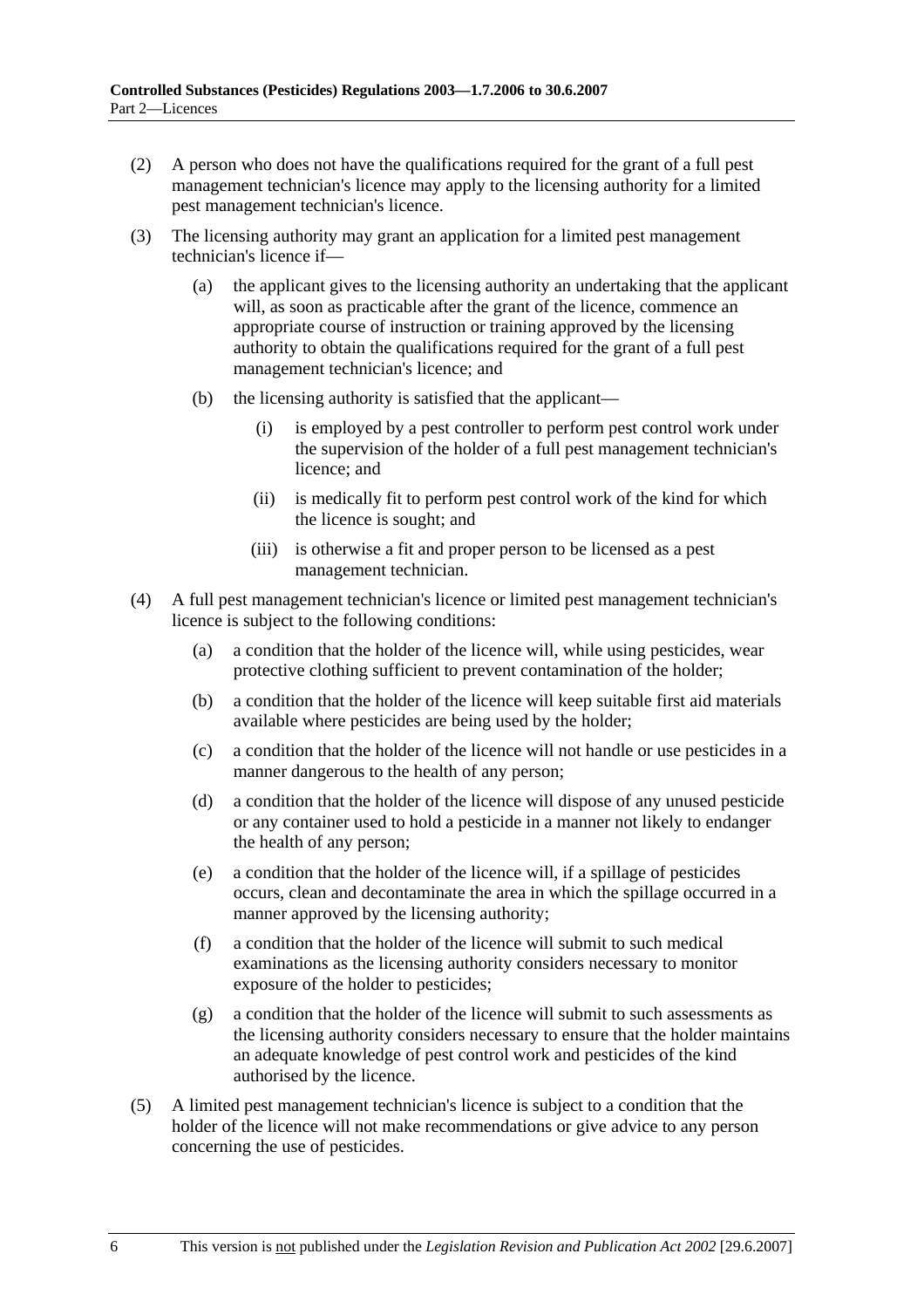(6) An application for a pest management technician's licence cannot be made except by, or on behalf of, a natural person.

### **10—Conditions of licence**

- (1) A licence under these regulations is subject to—
	- (a) such conditions as are imposed by these regulations; and
	- (b) such other conditions as the licensing authority thinks fit to impose and specifies in the licence or by notice in writing given personally or by post to the holder of the licence.
- (2) The holder of a licence under these regulations must not contravene or fail to comply with a condition of the licence.

Maximum penalty: \$5 000.

Expiation fee: \$315.

#### **11—Term and renewal of licence**

- (1) A pest controller's licence or full pest management technician's licence expires on 30 June following the date of its grant and may, on application made to the licensing authority before the expiry of the licence, be renewed for successive terms of 12 months.
- (2) A limited pest management technician's licence expires—
	- (a) on the first anniversary of the date of its grant; or
	- (b) in the case of a licence that has been renewed—
		- (i) on the first anniversary of the date of its renewal; or
		- (ii) if the licensing authority has extended the term of the licence—at the end of the period of extension.
- (3) The licensing authority may, on application made by the holder of a limited pest management technician's licence before the expiry of the licence, extend the term of the licence for a period not exceeding 6 months if, in the opinion of the licensing authority, it is fair in the circumstances of the particular case to allow the holder of the licence further time to do whatever is necessary for the holder to qualify for the grant of a full pest management technician's licence.
- (4) A limited pest management technician's licence may be renewed once by the licensing authority on application made before the expiry of the licence.

#### **12—Exemptions**

- (1) The licensing authority may exempt a person from the obligation to hold a licence under these regulations on such conditions as the licensing authority thinks fit.
- (2) The licensing authority may, by notice in writing given personally or by post to a person granted an exemption under this regulation, vary or revoke the exemption.
- (3) The licensing authority must not grant or vary an exemption unless satisfied that pest control work performed in compliance with the conditions of the exemption as granted or varied will not entail any significant risk to public health or the environment.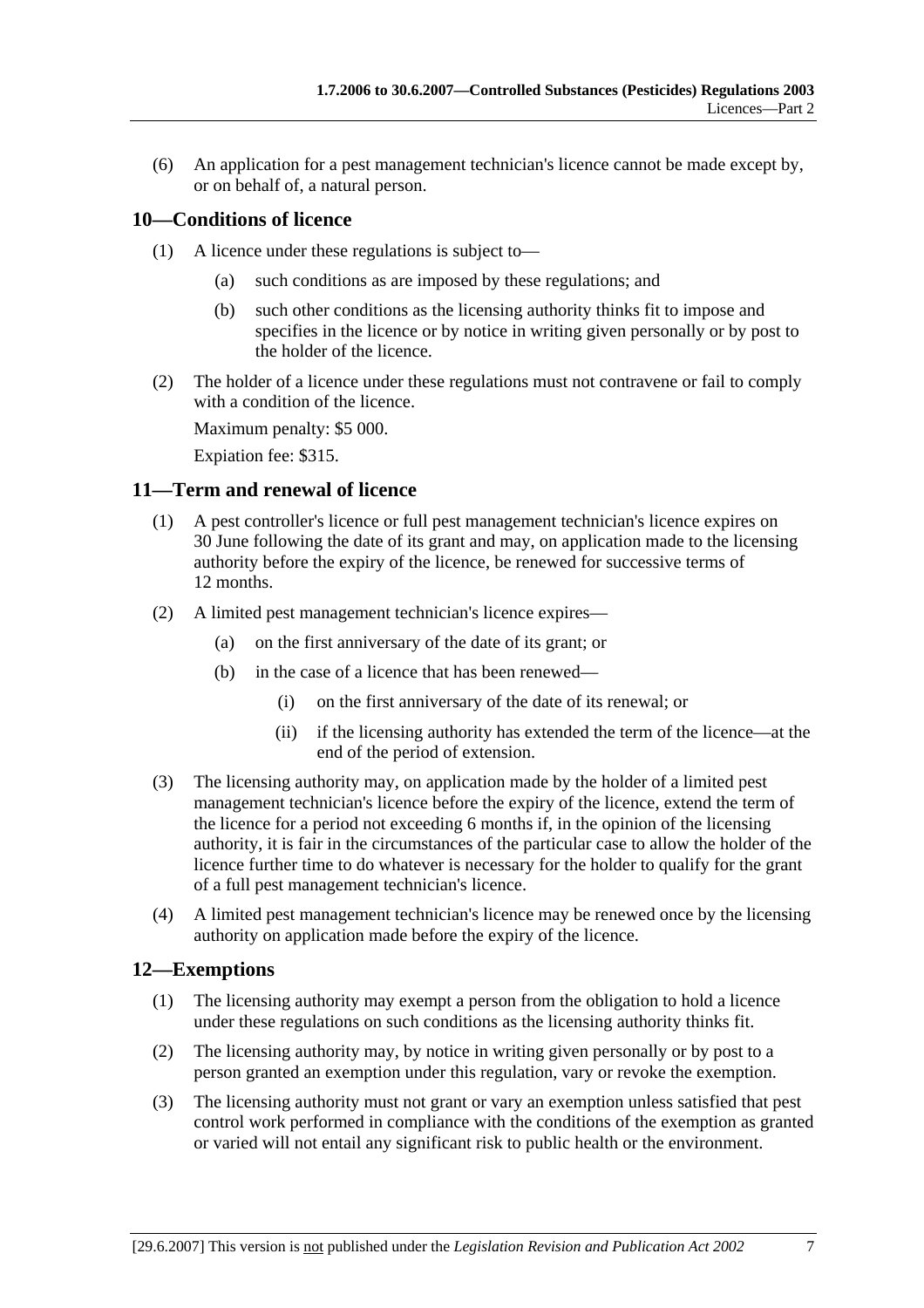(4) A person who contravenes, or fails to comply with, a condition of an exemption under this regulation is guilty of an offence.

Maximum penalty: \$5 000.

Expiation fee: \$315.

#### **13—Variation of licence**

- (1) The licensing authority may, by notice in writing given personally or by post to the holder of a licence under these regulations—
	- (a) vary the licence to extend or limit the kind of pest control work authorised by, or the kind of pesticides that may be used pursuant to, the licence; or
	- (b) vary or revoke a condition of the licence imposed by the licensing authority, or impose a further condition on the licence.
- (2) The powers conferred by subregulation (1) may be exercised—
	- (a) on the application of the holder of the licence; or
	- (b) if the licensing authority is of the opinion that there are proper reasons for doing so.

#### **14—Suspension or cancellation of licence**

The licensing authority may, by notice in writing given personally or by post to the holder of a licence under these regulations, suspend or cancel the licence if satisfied—

- (a) that the holder made a false statement or furnished false information in applying for the grant, renewal or variation of the licence; or
- (b) that the holder has been found guilty of an offence against the Act or these regulations or any other law relating to pesticides (including a law of another State or a Territory); or
- $(c)$  that—
	- (i) in the case of a licence held by a natural person—
		- (A) the holder's health will be seriously endangered if he or she continues to perform pest control work of the kind authorised by the licence; or
		- (B) the holder is no longer competent to perform pest control work of the kind authorised by the licence; or
		- (C) the holder is for any other reason no longer a fit and proper person to hold the licence; or
	- (ii) in the case of a pest controller's licence held by a body corporate—a director of the body corporate is no longer a fit and proper person to be the director of a body corporate that holds a pest controller's licence.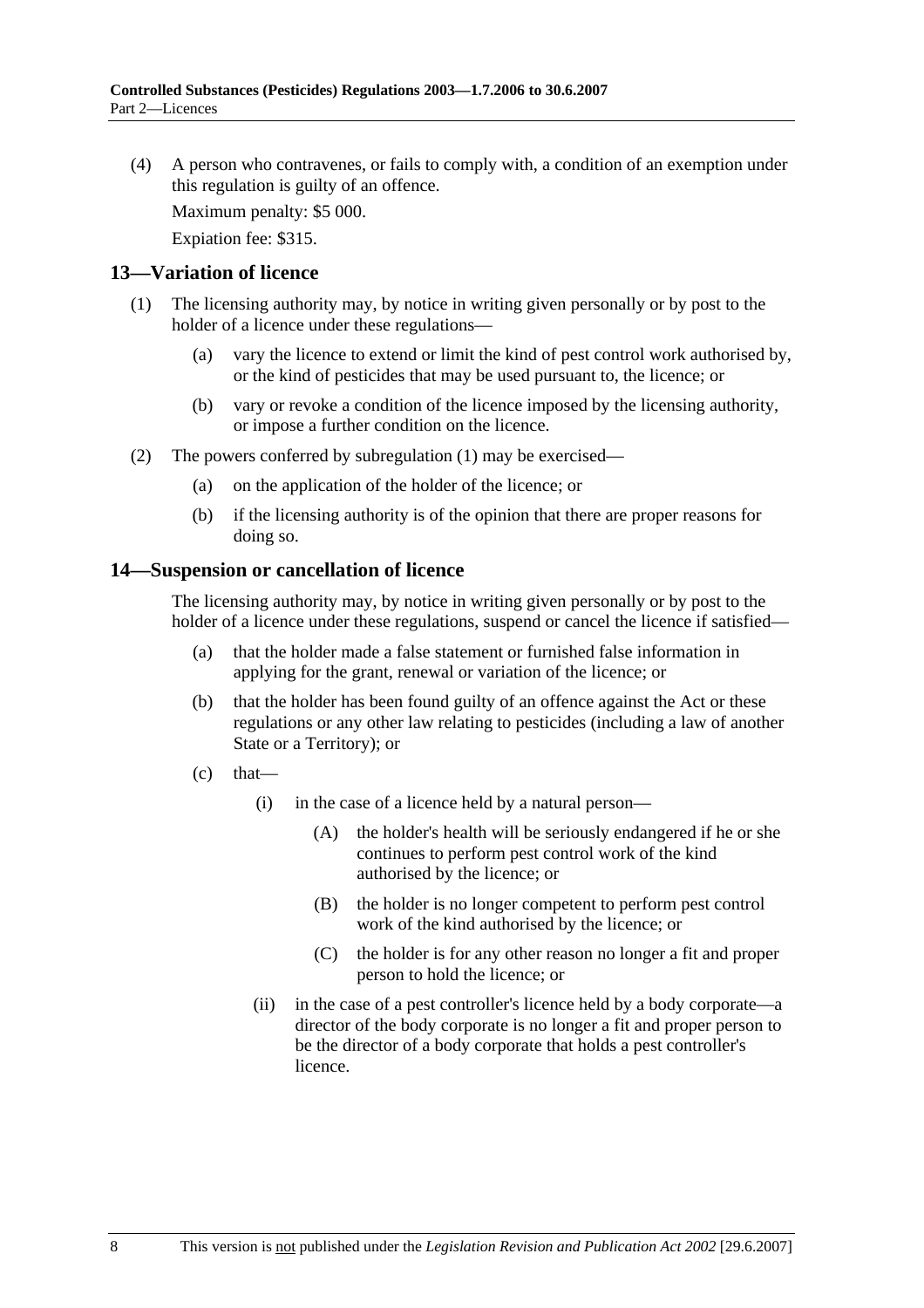### **15—Right of appeal**

- (1) The following appeals may be made to the Administrative and Disciplinary Division of the District Court:
	- (a) an applicant for a licence under these regulations may appeal against a decision of the licensing authority—
		- (i) to refuse to grant the licence; or
		- (ii) to impose particular conditions on the licence;
	- (b) a person who holds or formerly held a licence under these regulations may appeal against a decision of the licensing authority—
		- (i) to suspend or cancel the licence; or
		- (ii) to vary the licence; or
		- (iii) to impose or vary particular conditions on the licence.
- (2) Subject to this regulation, an appeal must be instituted within 1 month of the making of the decision appealed against.
- (3) The licensing authority must, on application by a person seeking to appeal a decision of the licensing authority, state in writing the reasons for the decision.
- (4) If the reasons of the licensing authority are not given in writing at the time of making a decision and the person affected by the decision, within 1 month of the making of the decision, requires the licensing authority to state the reasons in writing, the time for instituting an appeal runs from the time when the person receives the written statement of those reasons.

# **Part 3—Duties of pest controllers and pest management technicians**

#### **16—Storage of pesticides**

- (1) A pest controller must ensure that a pesticide stored in the course of the pest controller's business is kept in a prescribed container that—
	- (a) is kept securely closed; and
	- (b) is housed in a structure that—
		- (i) is roofed; and
		- (ii) has a floor impervious to water; and
		- (iii) is adequately ventilated; and
		- (iv) is locked when unattended; and
		- (v) has an adequate supply of water available to wash any spillage of pesticide that may occur; and
		- (vi) is so situated or constructed that a spillage of pesticide cannot drain into a water supply or watercourse or soak into the soil.

Maximum penalty: \$2 500.

Expiation fee: \$210.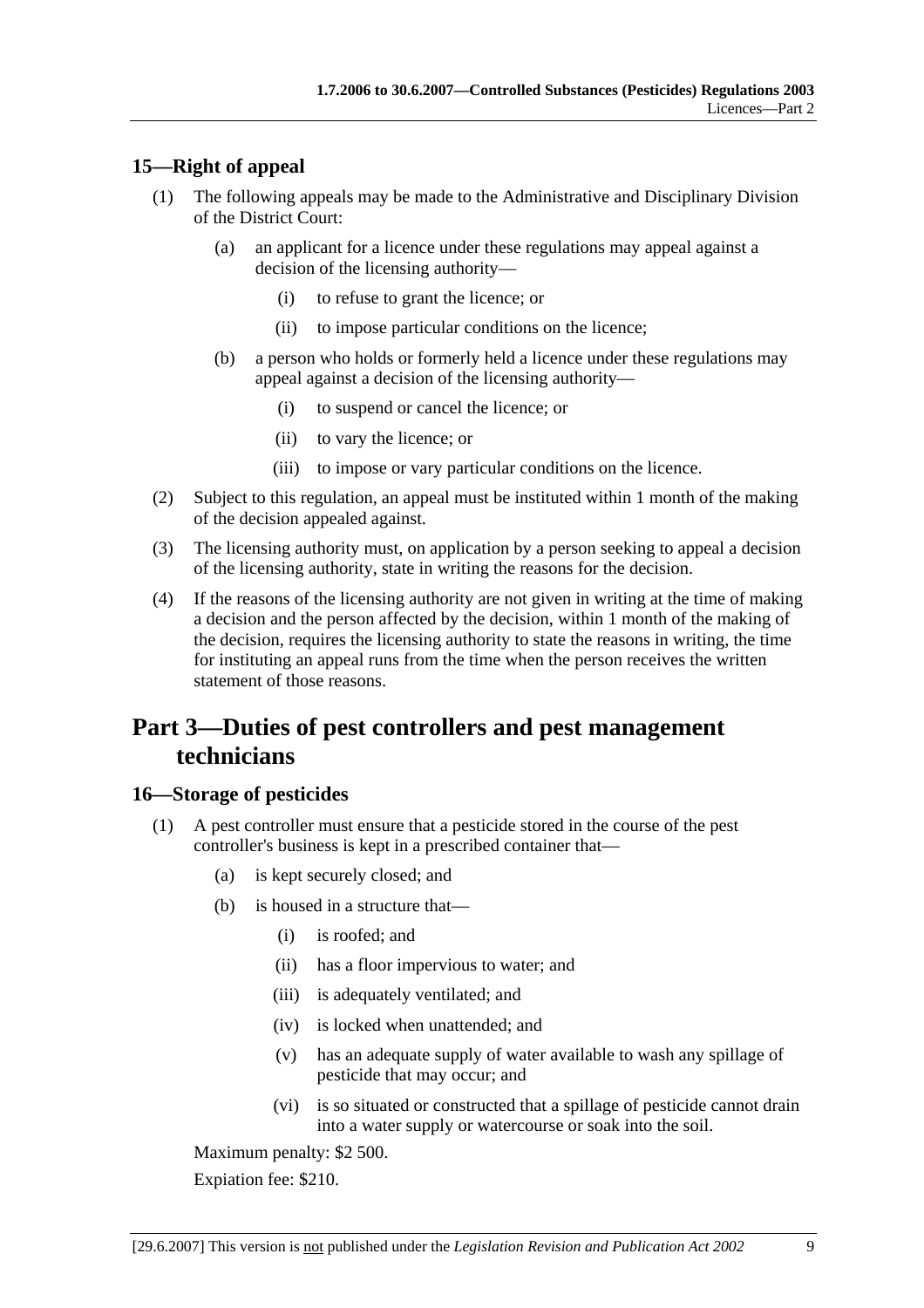(2) In this regulation—

*prescribed container* means—

- (a) a container that bears an approved label; or
- (b) a container of a kind approved by the licensing authority for the purposes of this regulation.

#### **17—Transport of pesticides**

- (1) A pest controller must ensure that the following provisions are complied with in relation to the transport of a pesticide in the course of the pest controller's business:
	- (a) the pesticide must be transported in a securely closed container that—
		- (i) in the case of a pesticide registered under the Agvet Code—bears the approved label for containers of that pesticide; or
		- (ii) in the case of a pesticide that is not registered under the Agvet Code but is the subject of a Part 7 permit—bears a label that contains adequate instructions relating to the matters referred to in section  $14(3)(g)$  of the Agvet Code;
	- (b) the pesticide must not be left in an unattended vehicle unless the vehicle has an enclosed storage facility that forms part of or is securely fixed to the structure of the vehicle and the pesticide is kept securely locked in that storage facility;
	- (c) the driving compartment of the vehicle used to transport the pesticide must be separated from the pesticide storage area by a gas-tight barrier.

Maximum penalty: \$2 500.

Expiation fee: \$210.

- (2) Subregulation (1)(a) does not apply if pesticide is transported in a securely closed spray tank that—
	- (a) forms part of or is securely fixed to the structure of the vehicle being used to transport the pesticide; and
	- (b) is prominently marked with—
		- (i) the word "CAUTION" or "POISON" or any other warning approved by the licensing authority; and
		- (ii) the name of the pesticide.

#### **18—Compliance with prescribed standards and codes of practice**

 (1) A pest controller must ensure that the requirements of the prescribed standards and codes of practice are complied with in relation to pest control work carried out in the course of the pest controller's business.

Maximum penalty: \$5 000.

Expiation fee: \$315.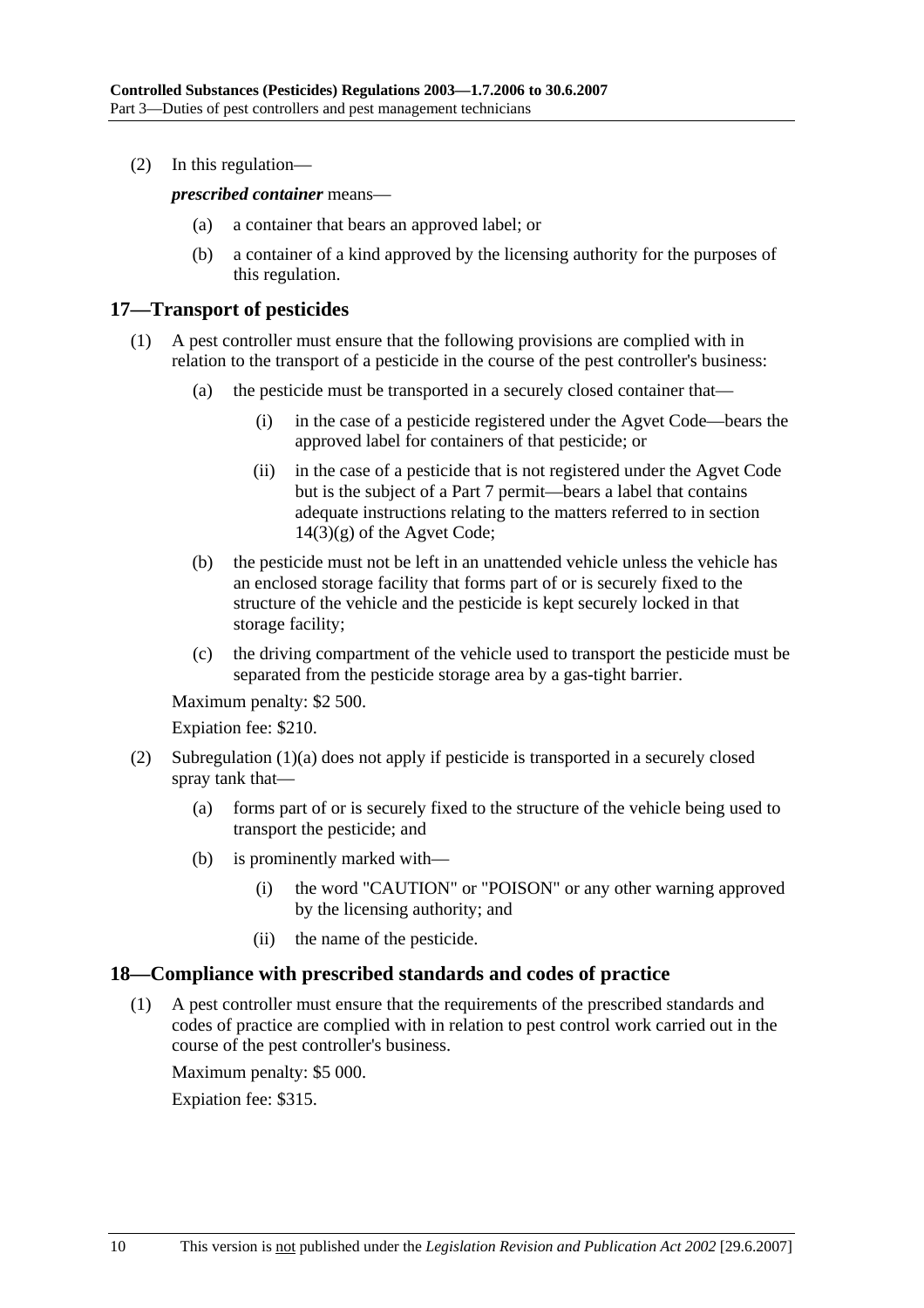(2) A pest management technician must perform pest control work in accordance with the prescribed standards and codes of practice.

Maximum penalty: \$5 000.

Expiation fee: \$315.

- (3) For the purposes of this regulation, the prescribed standards and codes of practice are—
	- (a) AS 3660.1—2000 published by Standards Australia as amended from time to time; and
	- (b) AS 3660.2—2000 published by Standards Australia as amended from time to time; and
	- (c) *South Australian Health Commission Code of Practice for Diluting Pesticides from a Water Supply* published by the South Australian Health Commission on 19 May 1988 (*Gazette 30.6.2004 p1280*) as amended from time to time; and
	- (d) *South Australian Health Commission Termiticides (Safe Use) Code of Practice* published by the South Australian Health Commission on 19 May 1988 (*Gazette 19.5.1988 p1285*) as amended from time to time.

### **19—Compliance with Agvet Code**

- (1) A pest controller must, in relation to a pesticide registered under the Agvet Code, ensure that—
	- (a) the directions stated on the approved label for the container for the pesticide are complied with in relation to the handling or use of the pesticide in the course of the pest controller's business; and
	- (b) the pesticide is not used in the course of the pest controller's business for a purpose not stated on the approved label,

unless the pesticide is the subject of a Part 7 permit.

Maximum penalty: \$5 000.

Expiation fee: \$315.

- (2) A pest controller must, in relation to a pesticide that is the subject of a Part 7 permit, ensure that—
	- (a) the conditions of the permit are complied with in relation to the handling or use of the pesticide in the course of the pest controller's business; and
	- (b) the pesticide is not used in the course of the pest controller's business for a purpose not authorised by the permit.

Maximum penalty: \$5 000.

Expiation fee: \$315.

- (3) A pest management technician—
	- (a) must perform pest control work using a pesticide that is registered under the Agvet Code in accordance with the directions stated on the approved label for the container for the pesticide; and
	- (b) must not use the pesticide for a purpose not stated on the approved label,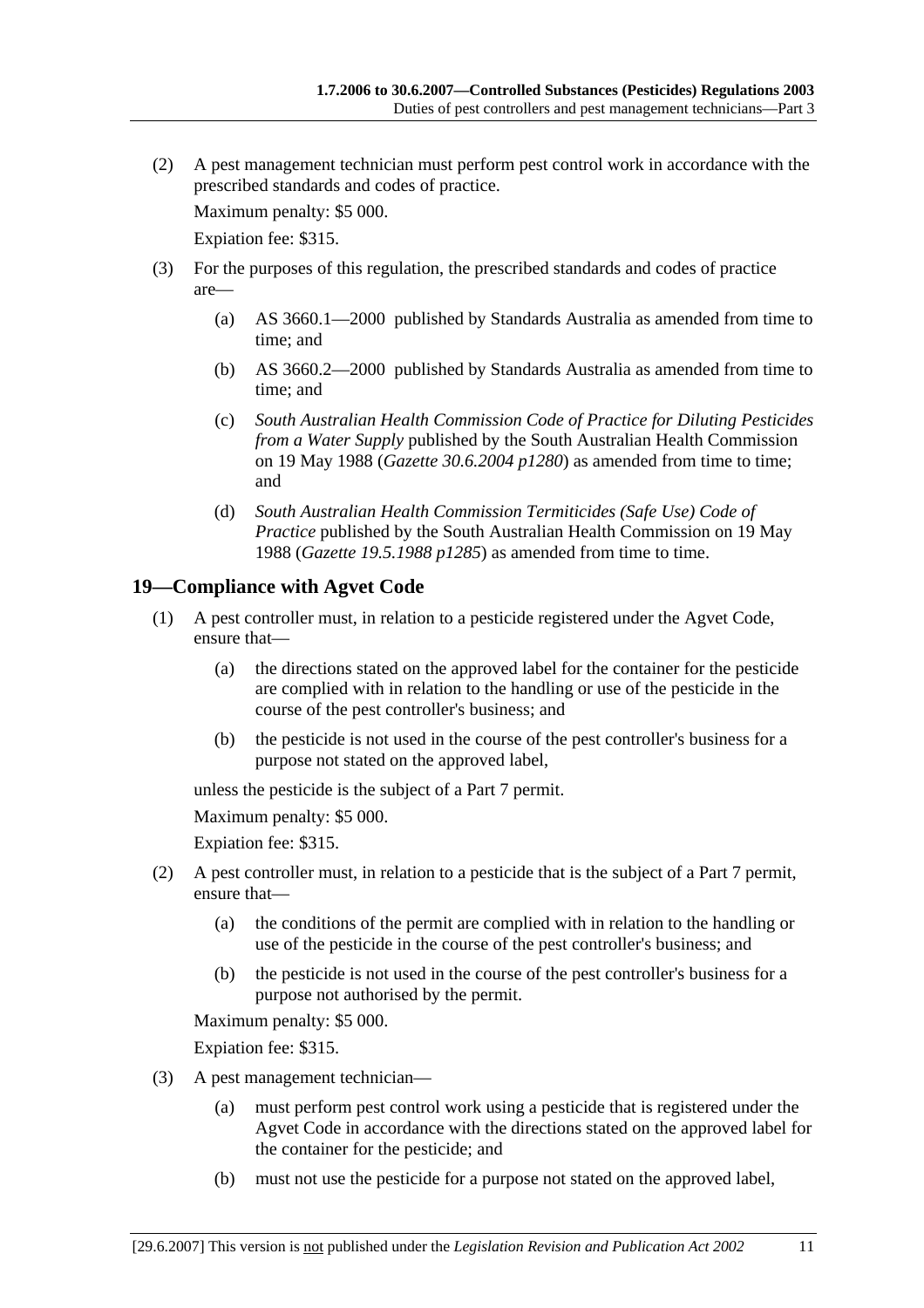unless the pesticide is the subject of a Part 7 permit.

Maximum penalty: \$5 000.

Expiation fee: \$315.

- (4) A pest management technician—
	- (a) must perform pest control work using a pesticide that is the subject of a Part 7 permit in accordance with the conditions of the permit; and
	- (b) must not use the pesticide for a purpose not authorised by the permit.

Maximum penalty: \$5 000.

Expiation fee: \$315.

#### **20—Reporting of certain spillages of pesticide**

If a person who holds a licence under these regulations observes a spillage of pesticide that, because of its magnitude or location, or because of the toxicity of the pesticide involved—

- (a) requires assistance to be managed; or
- (b) is such that it may have an immediate impact on the environment or the health or safety of members of the public,

the person must immediately report the spillage to the licensing authority or a police officer.

Maximum penalty: \$5 000.

Expiation fee: \$315.

#### **21—Records to be kept by pest controllers**

- (1) A pest controller must, in relation to each pest management technician employed in the pest controller's business, keep a record of—
	- (a) the technician's name and address; and
	- (b) the technician's date of birth; and
	- (c) the date on which the technician commenced employment with the pest controller; and
	- (d) the date on which the technician ceased employment with the pest controller; and
	- (e) the pesticides handled or used by the technician in the course of that employment.

Maximum penalty: \$2 500.

Expiation fee: \$210.

 (2) A pest controller must, within 28 days after a pest management technician ceases to be employed in the pest controller's business, forward a copy of the records kept under subregulation (1) to the licensing authority.

Maximum penalty: \$2 500.

Expiation fee: \$210.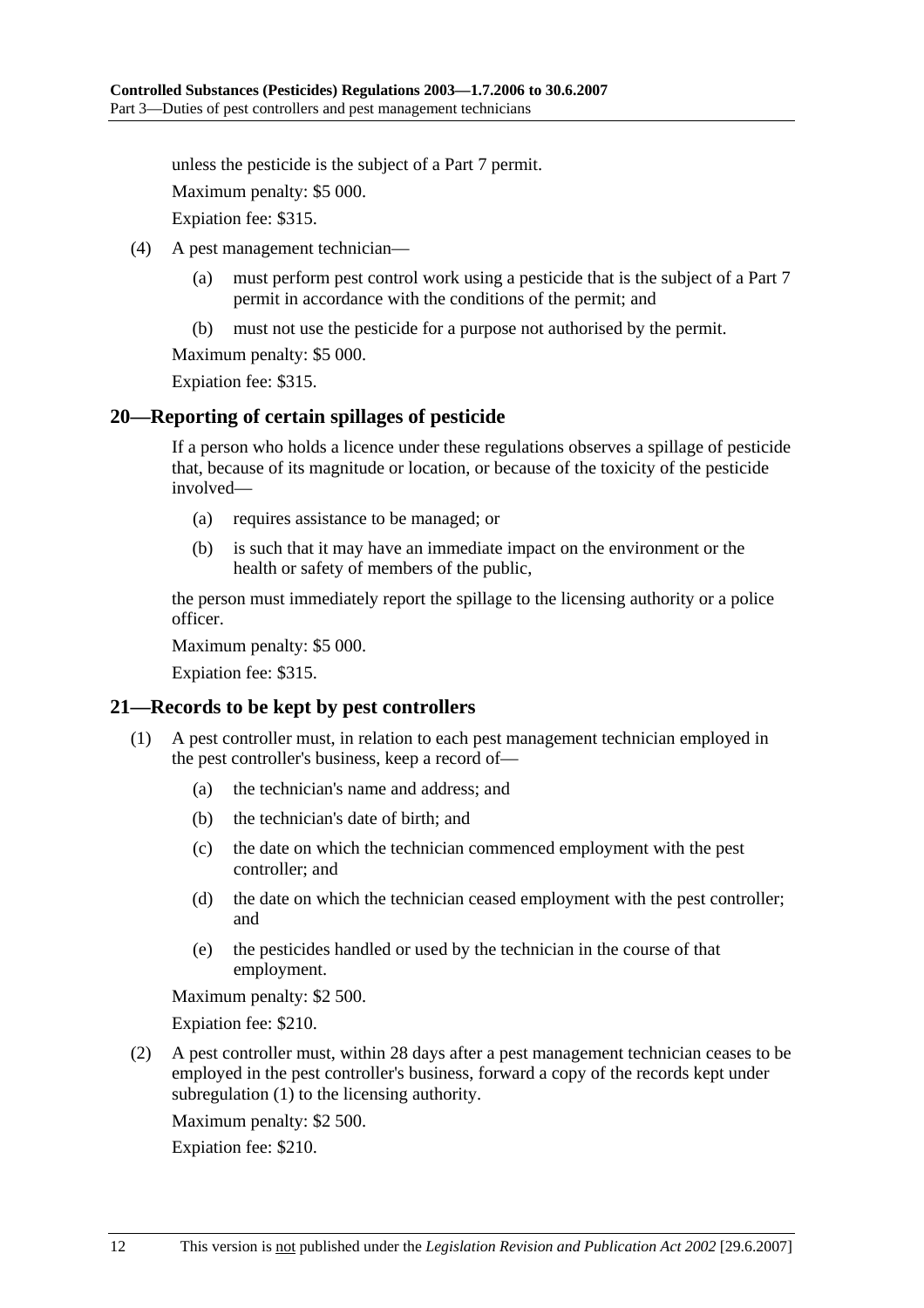(3) A pest controller must retain a record kept under subregulation (1) for 7 years after the date of the last entry made in it.

Maximum penalty: \$2 500.

Expiation fee: \$210.

- (4) A pest controller must, in relation to each application of pesticide in the course of the pest controller's business, keep a record of—
	- (a) the date, time and location of the application; and
	- (b) the name and quantity of the pesticide applied; and
	- (c) the name of the pest management technician who applied the pesticide; and
	- (d) the proximity of other people to the area where the pesticide was applied; and
	- (e) in the case of a pesticide applied outdoors—the prevailing weather conditions in the area where the pesticide was applied; and
	- (f) in the case of a termiticide applied to a site before or during the construction of a building—
		- (i) the total surface area of the land or building treated with the termiticide; and
		- (ii) the name and principal place of business of the supplier of the termiticide.

Maximum penalty: \$2 500.

Expiation fee: \$210.

 (5) A pest controller must retain a record kept under subregulation (4) for 7 years after the date it was made.

Maximum penalty: \$2 500.

Expiation fee: \$210.

 (6) A pest controller must, on request by the licensing authority in writing, provide the licensing authority with specified information contained in a record kept under this regulation within the time specified in the request.

Maximum penalty: \$2 500.

Expiation fee: \$210.

#### **22—Duty of holder of pest controller's licence to notify change of business name or address**

The holder of a pest controller's licence must, within 14 days of any change in—

- (a) any business name under which the holder carries on the pest control business; or
- (b) the holder's business or registered address,

give the licensing authority written notice of the change.

Maximum penalty: \$250.

Expiation fee: \$80.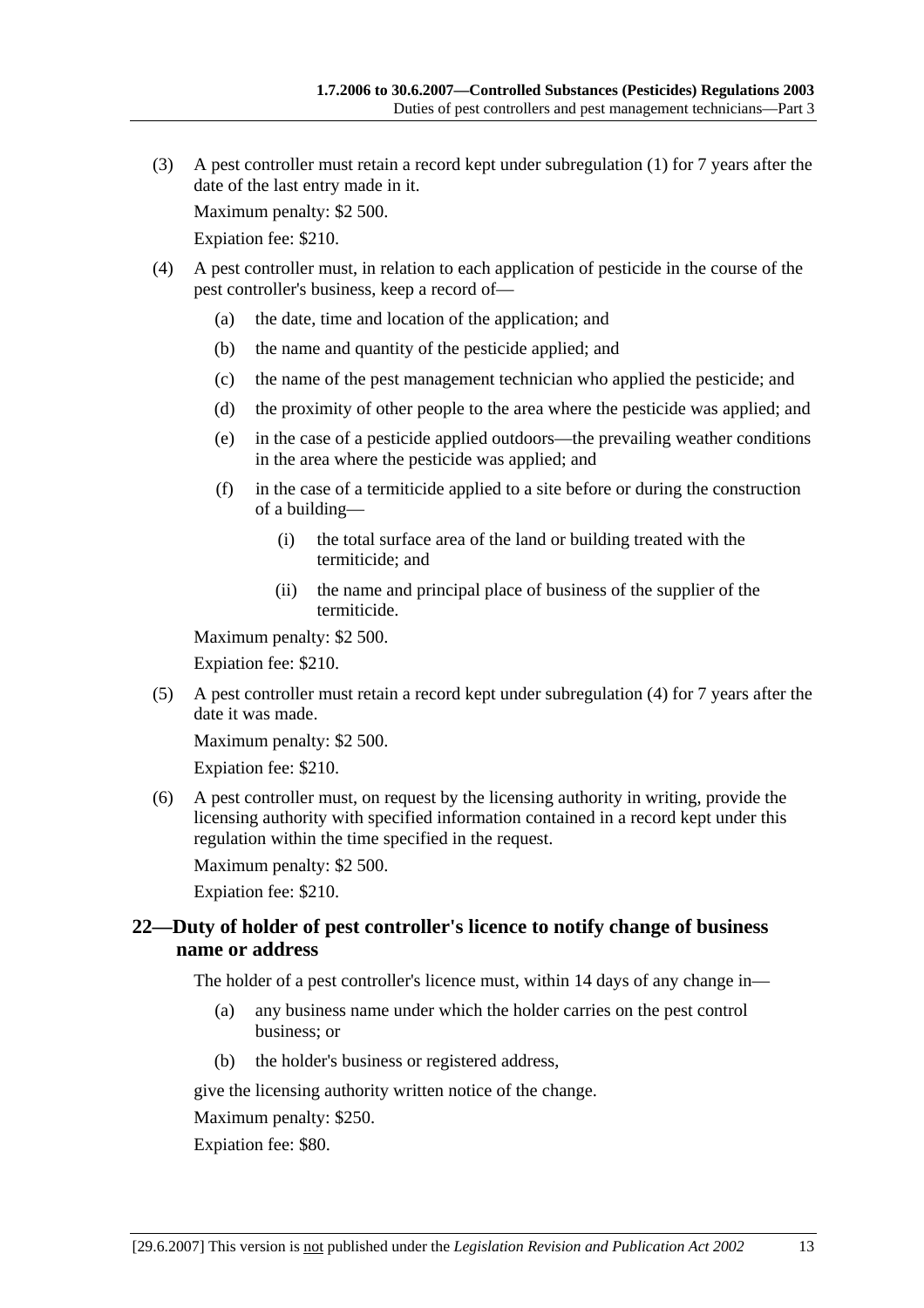### **23—Duty of holder of limited pest management technician's licence to notify change or cessation of employment**

The holder of a limited pest management technician's licence must, within 14 days of—

- (a) changing employment from one pest controller to another; or
- (b) ceasing to be employed as a pest management technician,

give the licensing authority written notice of the change or cessation of employment. Maximum penalty: \$250.

Expiation fee: \$80.

## **Part 4—Miscellaneous**

#### **24—Applications**

- (1) An application under these regulations must—
	- (a) be made in a manner and form approved by the licensing authority; and
	- (b) be accompanied by the appropriate fee set out in Schedule 1.
- (2) A person who makes an application under these regulations must, if the licensing authority so requires—
	- (a) provide the licensing authority with specified information to enable the licensing authority to determine the application; and
	- (b) verify, by statutory declaration, information furnished for the purposes of the application.

#### **25—False or misleading statement**

A person must not make a statement that is false or misleading in a material particular (whether by reason of the inclusion or omission of any particular) in any information provided under these regulations.

Maximum penalty: \$5 000.

## **Schedule 1—Fees**

|  |  |  |  | On application for the issue of a pest controller's licence that is to take effect in— |  |
|--|--|--|--|----------------------------------------------------------------------------------------|--|
|--|--|--|--|----------------------------------------------------------------------------------------|--|

| July      | \$231.00 |
|-----------|----------|
| August    | \$215.00 |
| September | \$198.00 |
| October   | \$181.00 |
| November  | \$164.00 |
| December  | \$147.00 |
| January   | \$131.00 |
| February  | \$113.00 |
| March     | \$96.50  |
|           |          |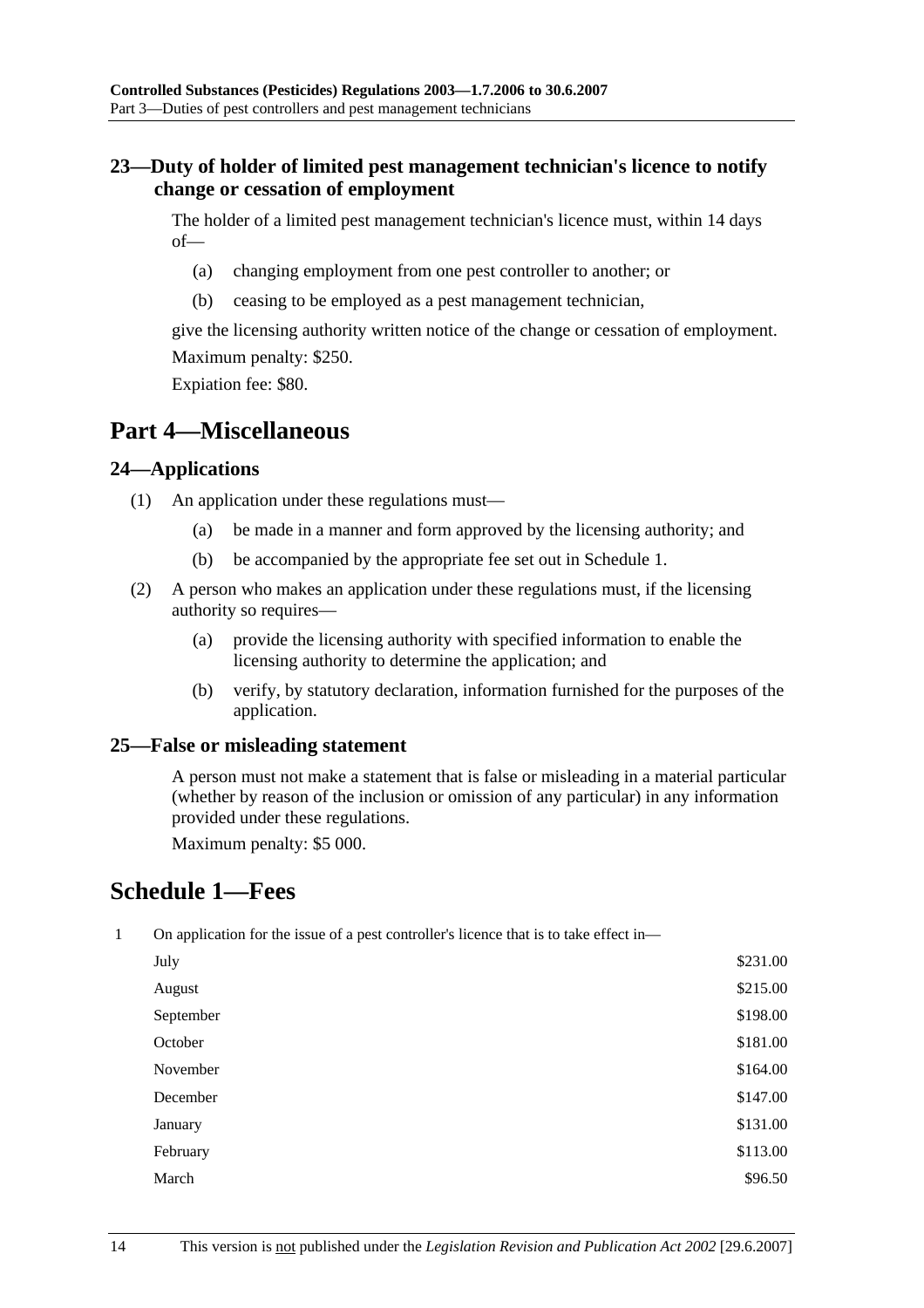|   | April                                                                                                     | \$79.50  |
|---|-----------------------------------------------------------------------------------------------------------|----------|
|   | May                                                                                                       | \$63.00  |
|   | June                                                                                                      | \$46.00  |
| 2 | On application for the issue of a full pest management technician's licence that is to<br>take effect in- |          |
|   | July                                                                                                      | \$57.00  |
|   | August                                                                                                    | \$53.00  |
|   | September                                                                                                 | \$49.25  |
|   | October                                                                                                   | \$45.50  |
|   | November                                                                                                  | \$41.75  |
|   | December                                                                                                  | \$37.75  |
|   | January                                                                                                   | \$34.00  |
|   | February                                                                                                  | \$29.75  |
|   | March                                                                                                     | \$26.00  |
|   | April                                                                                                     | \$22.20  |
|   | May                                                                                                       | \$18.30  |
|   | June                                                                                                      | \$14.40  |
| 3 | On application for the issue of a limited pest management technician's licence                            | \$57.00  |
| 4 | On application for an extension of the term of a limited pest management technician's<br>licence          | \$22.20  |
| 5 | On application for the renewal of a pest controller's licence                                             | \$231.00 |
| 6 | On application for the renewal of a pest management technician's licence                                  | \$57.00  |
|   |                                                                                                           |          |

# **Schedule 2—Revocation and transitional provisions**

# **Part 1—Revocation of** *Controlled Substances (Pesticide) Regulations 1988*

## **1—Revocation of regulations**

The *Controlled Substances (Pesticide) Regulations 1988* are revoked.

## **Part 2—Transitional provisions**

#### **2—Interpretation**

In this clause—

*revoked regulations* means the regulations revoked by clause 1.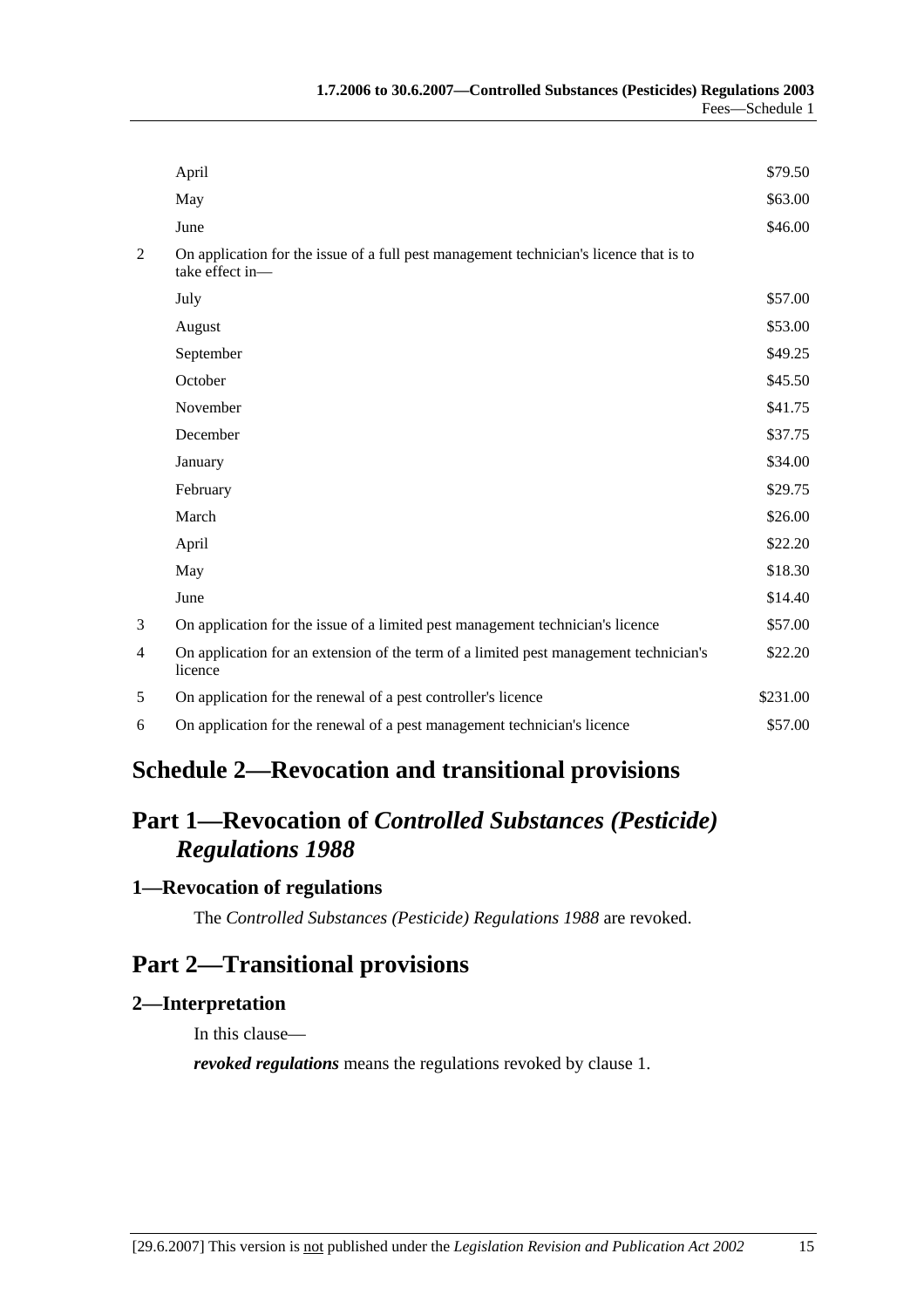### **3—Continuation of licences**

- (1) A pest controller's licence under the revoked regulations in force immediately before the commencement of these regulations continues in force under these regulations, subject to its terms and conditions, as a pest controller's licence under these regulations for the balance of the term for which it was granted or last renewed.
- (2) A pest operator's licence grade 1 under the revoked regulations in force immediately before the commencement of these regulations continues in force under these regulations, subject to its terms and conditions, as a limited pest management technician's licence under these regulations for the balance of the term for which it was granted or last renewed.
- (3) A pest operator's licence grade 2 under the revoked regulations in force immediately before the commencement of these regulations continues in force under these regulations, subject to its terms and conditions, as a limited pest management technician's licence under these regulations for a term expiring on the first anniversary of the commencement of these regulations.
- (4) A pest operator's licence grade 3 under the revoked regulations in force immediately before the commencement of these regulations continues in force under these regulations, subject to its terms and conditions, as a full pest management technician's licence under these regulations for the balance of the term for which it was granted or last renewed.

#### **4—Continuation of exemptions**

An exemption under the revoked regulations in force immediately before the commencement of these regulations continues in force under these regulations, subject to its terms and conditions, as an exemption under these regulations.